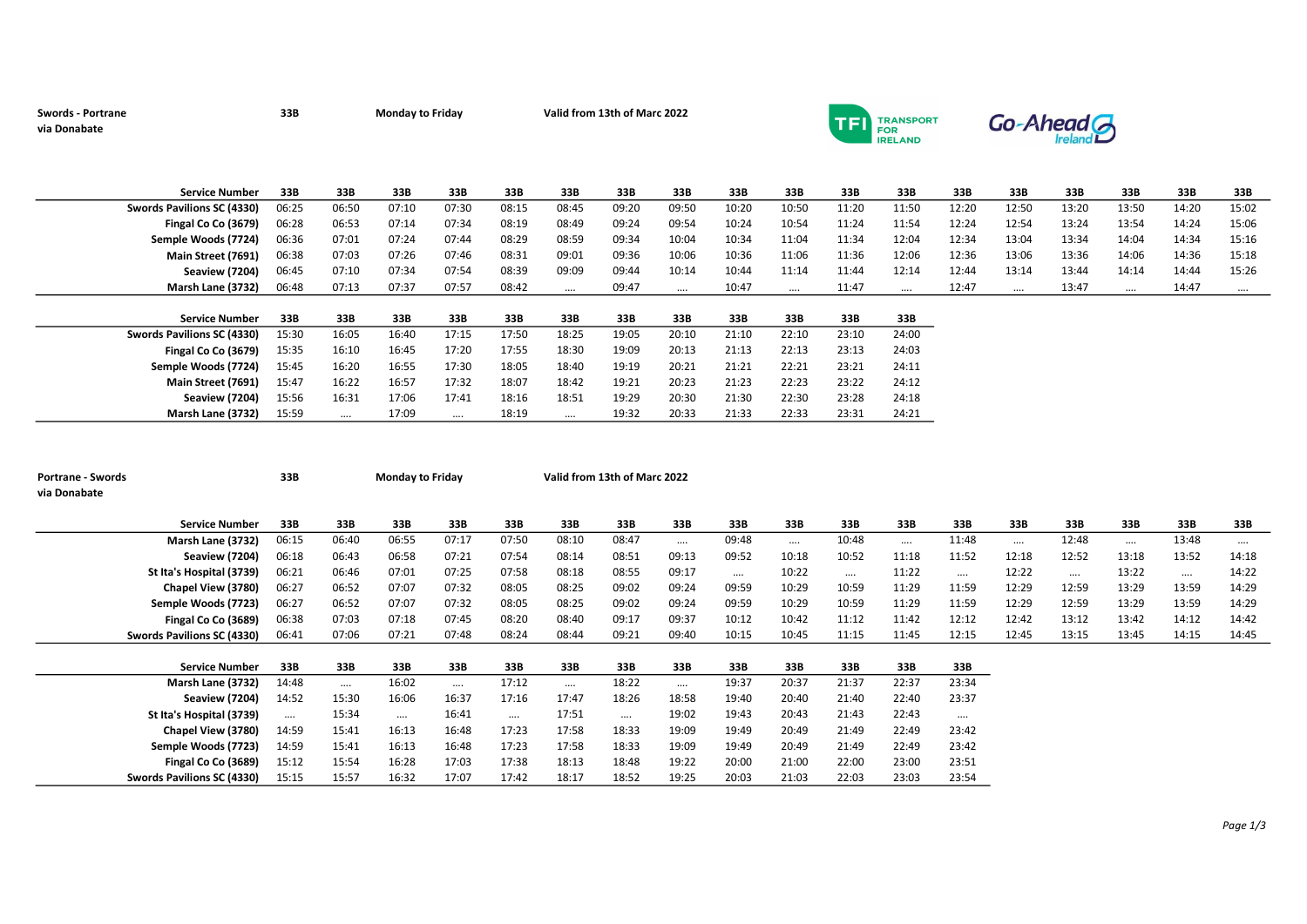## via Donabate

Swords - Portrane 2022 2022 33B Saturday Calid from 13th of Marc 2022



 $Go-Ahead$ 

| <b>Service Number</b>      | 33B   | 33B   | 33B   | 33B   | 33B      | 33B   | 33B      | 33B   | 33B      | 33B   | 33B      | 33B   | 33B      | 33B   | 33B      | 33B   | 33B      | 33B   |
|----------------------------|-------|-------|-------|-------|----------|-------|----------|-------|----------|-------|----------|-------|----------|-------|----------|-------|----------|-------|
| Swords Pavilions SC (4330) | 06:45 | 07:45 | 08:45 | 09:20 | 09:50    | 10:20 | 10:50    | 11:20 | 11:50    | 12:20 | 12:50    | 13:20 | 13:50    | 14:20 | 14:50    | 15:25 | 15:55    | 16:30 |
| Fingal Co Co (3679)        | 06:48 | 07:48 | 08:48 | 09:23 | 09:54    | 10:24 | 10:54    | 11:24 | 11:54    | 12:24 | 12:54    | 13:24 | 13:54    | 14:24 | 14:54    | 15:29 | 15:59    | 16:34 |
| Semple Woods (7724)        | 06:56 | 07:56 | 08:56 | 09:31 | 10:04    | 10:34 | 11:04    | 11:34 | 12:04    | 12:34 | 13:04    | 13:34 | 14:04    | 14:34 | 15:04    | 15:39 | 16:09    | 16:44 |
| Main Street (7691)         | 06:58 | 07:58 | 08:58 | 09:33 | 10:06    | 10:36 | 11:06    | 11:36 | 12:06    | 12:36 | 13:06    | 13:36 | 14:06    | 14:36 | 15:06    | 15:41 | 16:11    | 16:46 |
| Seaview (7204)             | 07:05 | 08:05 | 09:05 | 09:40 | 10:14    | 10:44 | 11:14    | 11:44 | 12:14    | 12:44 | 13:14    | 13:44 | 14:14    | 14:44 | 15:14    | 15:49 | 16:19    | 16:54 |
| Marsh Lane (3732)          | 07:08 | 08:08 | 09:08 | 09:43 | $\cdots$ | 10:47 | $\cdots$ | 11:47 | $\cdots$ | 12:47 | $\cdots$ | 13:47 | $\cdots$ | 14:47 | $\cdots$ | 15:52 | $\cdots$ | 16:57 |

| <b>Service Number</b>      | 33B   | 33B   | 33B   | 33B   | 33B   | 33B   | 33B   | 33B   | 33B   |
|----------------------------|-------|-------|-------|-------|-------|-------|-------|-------|-------|
| Swords Pavilions SC (4330) | 17:05 | 17:40 | 18:15 | 18:50 | 19:50 | 20:50 | 21:50 | 22:50 | 24:00 |
| Fingal Co Co (3679)        | 17:09 | 17:44 | 18:19 | 18:53 | 19:53 | 20:53 | 21:53 | 22:53 | 24:03 |
| Semple Woods (7724)        | 17:19 | 17:54 | 18:29 | 19:01 | 20:01 | 21:01 | 22:01 | 23:00 | 24:10 |
| Main Street (7691)         | 17:21 | 17:56 | 18:31 | 19:03 | 20:03 | 21:03 | 22:03 | 23:02 | 24:12 |
| Seaview (7204)             | 17:29 | 18:04 | 18:39 | 19:10 | 20:10 | 21:10 | 22:10 | 23:08 | 24:18 |
| Marsh Lane (3732)          |       | 18:07 |       | 19:13 | 20:13 | 21:13 | 22:13 | 23:11 | 24:21 |

| <b>Portrane - Swords</b>   | 33B      |          | Saturday | Valid from 13th of Marc 2022 |       |          |          |          |          |          |          |          |          |          |          |       |          |          |
|----------------------------|----------|----------|----------|------------------------------|-------|----------|----------|----------|----------|----------|----------|----------|----------|----------|----------|-------|----------|----------|
| via Donabate               |          |          |          |                              |       |          |          |          |          |          |          |          |          |          |          |       |          |          |
|                            |          |          |          |                              |       |          |          |          |          |          |          |          |          |          |          |       |          |          |
| <b>Service Number</b>      | 33B      | 33B      | 33B      | 33B                          | 33B   | 33B      | 33B      | 33B      | 33B      | 33B      | 33B      | 33B      | 33B      | 33B      | 33B      | 33B   | 33B      | 33B      |
| Marsh Lane (3732)          | 06:12    | 07:12    | 08:12    | 09:12                        | 09:47 | $\cdots$ | 10:48    | $\cdots$ | 11:48    | $\cdots$ | 12:48    | $\cdots$ | 13:48    | $\cdots$ | 14:48    |       | 15:53    | $\cdots$ |
| <b>Seaview (7204)</b>      | 06:15    | 07:15    | 08:15    | 09:15                        | 09:50 | 10:18    | 10:52    | 11:18    | 11:52    | 12:18    | 12:52    | 13:18    | 13:52    | 14:18    | 14:52    | 15:18 | 15:57    | 16:28    |
| St Ita's Hospital (3739)   | 06:18    | 07:18    | 08:18    | 09:18                        | 09:53 | 10:22    | $\cdots$ | 11:22    |          | 12:22    | $\cdots$ | 13:22    | $\cdots$ | 14:22    | $\cdots$ | 15:22 | $\cdots$ | 16:32    |
| Chapel View (3780)         | 06:23    | 07:23    | 08:23    | 09:23                        | 09:58 | 10:28    | 10:58    | 11:28    | 11:58    | 12:28    | 12:58    | 13:28    | 13:58    | 14:28    | 14:59    | 15:29 | 16:04    | 16:39    |
| Semple Woods (7723)        | 06:23    | 07:23    | 08:23    | 09:23                        | 09:58 | 10:28    | 10:58    | 11:28    | 11:58    | 12:28    | 12:58    | 13:28    | 13:58    | 14:28    | 14:59    | 15:29 | 16:04    | 16:39    |
| Fingal Co Co (3689)        | 06:35    | 07:35    | 08:35    | 09:35                        | 10:10 | 10:42    | 11:12    | 11:42    | 12:12    | 12:42    | 13:12    | 13:42    | 14:12    | 14:42    | 15:12    | 15:42 | 16:17    | 16:52    |
| Swords Pavilions SC (4330) | 06:38    | 07:38    | 08:38    | 09:38                        | 10:13 | 10:45    | 11:15    | 11:45    | 12:15    | 12:45    | 13:15    | 13:45    | 14:15    | 14:45    | 15:15    | 15:45 | 16:20    | 16:55    |
|                            |          |          |          |                              |       |          |          |          |          |          |          |          |          |          |          |       |          |          |
| <b>Service Number</b>      | 33B      | 33B      | 33B      | 33B                          | 33B   | 33B      | 33B      | 33B      | 33B      |          |          |          |          |          |          |       |          |          |
| Marsh Lane (3732)          | 17:03    | $\cdots$ | 18:13    | $\cdots$                     | 19:17 | 20:17    | 21:17    | 22:17    | 23:14    |          |          |          |          |          |          |       |          |          |
| <b>Seaview (7204)</b>      | 17:07    | 17:38    | 18:17    | 18:50                        | 19:20 | 20:20    | 21:20    | 22:20    | 23:17    |          |          |          |          |          |          |       |          |          |
| St Ita's Hospital (3739)   | $\cdots$ | 17:42    | $\cdots$ | 18:53                        | 19:23 | 20:23    | 21:23    | 22:23    | $\cdots$ |          |          |          |          |          |          |       |          |          |
| Chapel View (3780)         | 17:14    | 17:49    | 18:24    | 18:59                        | 19:29 | 20:29    | 21:29    | 22:29    | 23:22    |          |          |          |          |          |          |       |          |          |
| Semple Woods (7723)        | 17:14    | 17:49    | 18:24    | 18:59                        | 19:29 | 20:29    | 21:29    | 22:29    | 23:22    |          |          |          |          |          |          |       |          |          |
| Fingal Co Co (3689)        | 17:27    | 18:02    | 18:37    | 19:10                        | 19:40 | 20:40    | 21:40    | 22:40    | 23:31    |          |          |          |          |          |          |       |          |          |
| Swords Pavilions SC (4330) | 17:30    | 18:05    | 18:40    | 19:13                        | 19:43 | 20:43    | 21:43    | 22:43    | 23:34    |          |          |          |          |          |          |       |          |          |